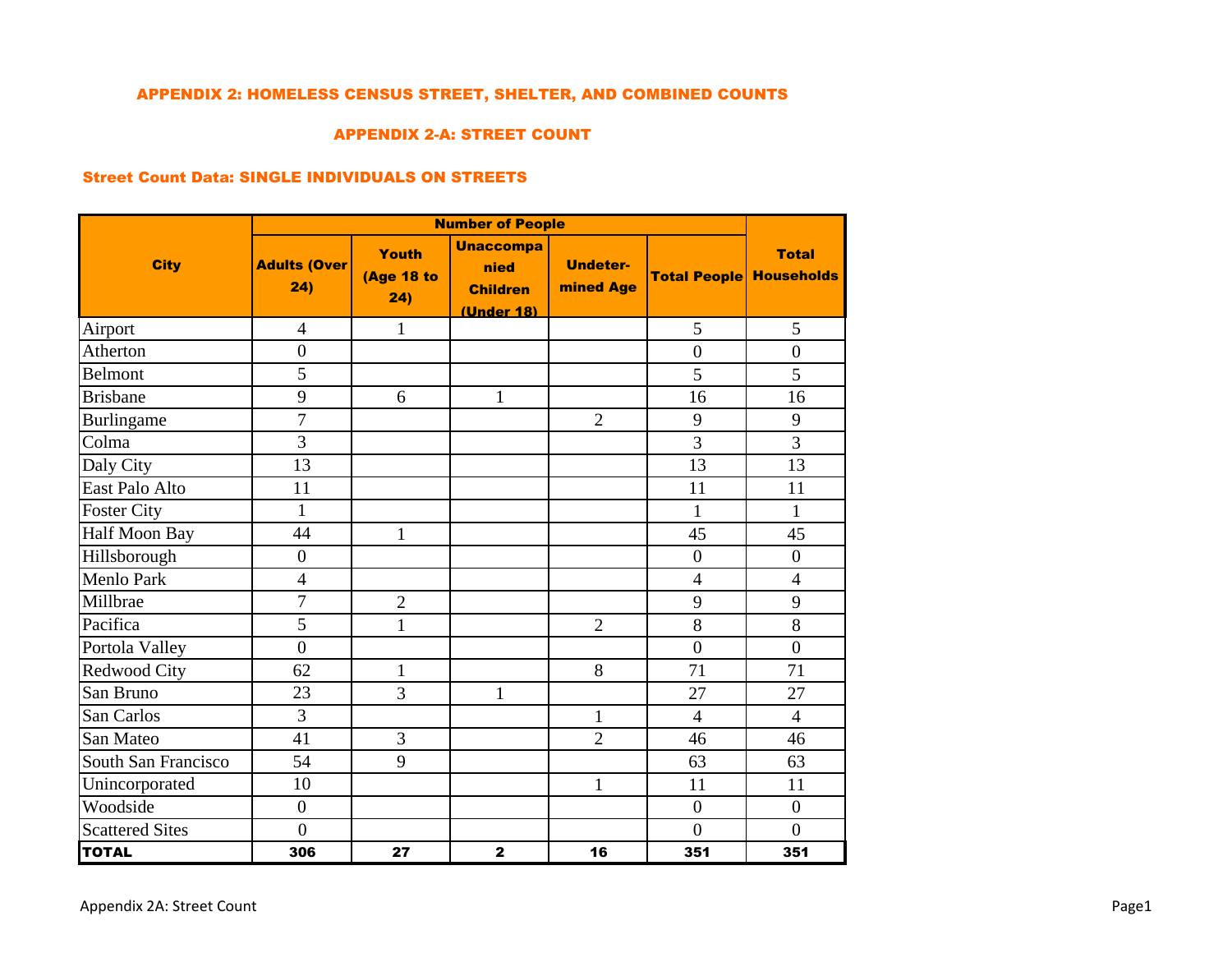### Street Count Data - PEOPLE WITH CHILDREN ON STREETS

|                        |                            |                                   | <b>Number of People</b>              |                                                                           |                                   |
|------------------------|----------------------------|-----------------------------------|--------------------------------------|---------------------------------------------------------------------------|-----------------------------------|
| <b>City</b>            | <b>Adults (Over</b><br>24) | <b>Youth</b><br>(Age 18 to<br>24) | <b>Children</b><br><b>(Under 18)</b> | <b>Total People</b><br>in<br><b>Households</b><br>with<br><b>Children</b> | <b>Total</b><br><b>Households</b> |
| Airport                | $\overline{0}$             | $\theta$                          | $\overline{0}$                       | $\Omega$                                                                  | $\overline{0}$                    |
| Atherton               | $\overline{0}$             | $\overline{0}$                    | $\overline{0}$                       | $\overline{0}$                                                            | $\theta$                          |
| Belmont                | $\overline{0}$             | $\overline{0}$                    | $\overline{0}$                       | $\overline{0}$                                                            | $\overline{0}$                    |
| <b>Brisbane</b>        | $\overline{0}$             | $\overline{0}$                    | $\overline{0}$                       | $\overline{0}$                                                            | $\overline{0}$                    |
| <b>Burlingame</b>      | $\overline{0}$             | $\overline{0}$                    | $\overline{0}$                       | $\overline{0}$                                                            | $\theta$                          |
| Colma                  | $\overline{0}$             | $\overline{0}$                    | $\overline{0}$                       | $\overline{0}$                                                            | $\overline{0}$                    |
| Daly City              | $\overline{0}$             | $\overline{0}$                    | $\overline{0}$                       | $\overline{0}$                                                            | $\overline{0}$                    |
| East Palo Alto         | $\overline{0}$             | $\overline{0}$                    | $\overline{0}$                       | $\overline{0}$                                                            | $\overline{0}$                    |
| <b>Foster City</b>     | $\overline{0}$             | $\overline{0}$                    | $\overline{0}$                       | $\overline{0}$                                                            | $\overline{0}$                    |
| Half Moon Bay          | $\mathbf{1}$               | $\overline{0}$                    | $\mathbf{1}$                         | $\overline{2}$                                                            | $\mathbf{1}$                      |
| Hillsborough           | $\overline{0}$             | $\overline{0}$                    | $\overline{0}$                       | $\overline{0}$                                                            | $\overline{0}$                    |
| Menlo Park             | $\overline{0}$             | $\overline{0}$                    | $\overline{0}$                       | $\overline{0}$                                                            | $\overline{0}$                    |
| Millbrae               | $\overline{0}$             | $\overline{0}$                    | $\overline{0}$                       | $\overline{0}$                                                            | $\theta$                          |
| Pacifica               | $\overline{0}$             | $\overline{0}$                    | $\overline{0}$                       | $\overline{0}$                                                            | $\overline{0}$                    |
| Portola Valley         | $\overline{0}$             | $\theta$                          | $\overline{0}$                       | $\overline{0}$                                                            | $\theta$                          |
| Redwood City           | $\overline{0}$             | $\overline{0}$                    | $\overline{0}$                       | $\overline{0}$                                                            | $\overline{0}$                    |
| San Bruno              | $\overline{0}$             | $\theta$                          | $\theta$                             | $\overline{0}$                                                            | $\theta$                          |
| San Carlos             | $\overline{0}$             | $\overline{0}$                    | $\overline{0}$                       | $\overline{0}$                                                            | $\overline{0}$                    |
| San Mateo              | $\overline{0}$             | $\overline{0}$                    | $\overline{0}$                       | $\overline{0}$                                                            | $\overline{0}$                    |
| South San Francisco    | $\overline{0}$             | $\overline{0}$                    | $\overline{0}$                       | $\overline{0}$                                                            | $\theta$                          |
| Unincorporated         | $\overline{0}$             | $\overline{0}$                    | $\overline{0}$                       | $\overline{0}$                                                            | $\overline{0}$                    |
| Woodside               | $\overline{0}$             | $\overline{0}$                    | $\overline{0}$                       | $\overline{0}$                                                            | $\overline{0}$                    |
| <b>Scattered Sites</b> | $\overline{0}$             | $\overline{0}$                    | $\overline{0}$                       | $\overline{0}$                                                            | $\overline{0}$                    |
| <b>TOTAL</b>           | 1                          | $\mathbf 0$                       | 1                                    | $\overline{\mathbf{2}}$                                                   | 1                                 |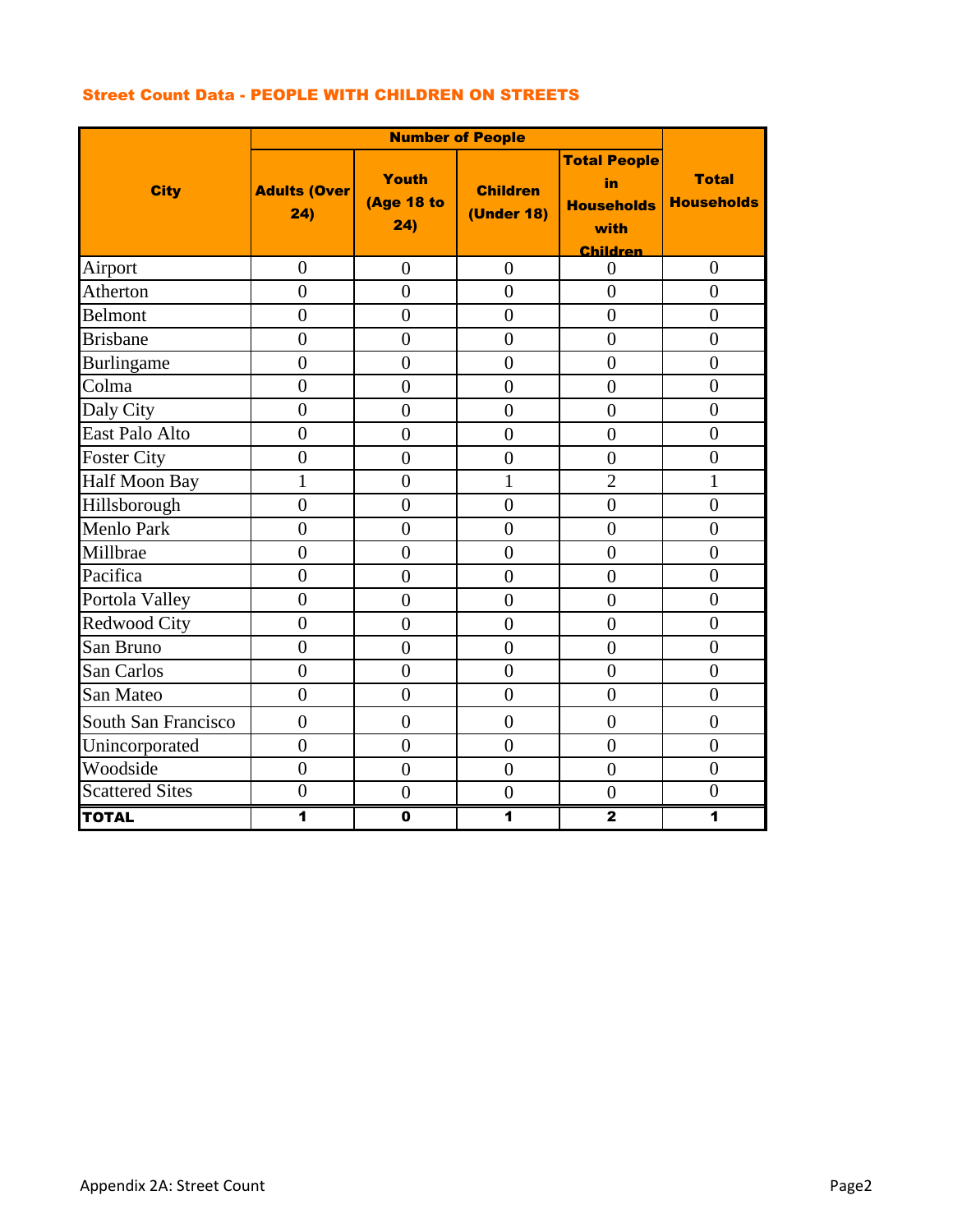# Street Count Data - TOTAL PEOPLE ON STREETS

|                        |                      | <b>Number of People</b>                                          |                |
|------------------------|----------------------|------------------------------------------------------------------|----------------|
| <b>City</b>            | <b>Single Indiv.</b> | <b>People in</b><br><b>Households</b><br>with<br><b>Children</b> | <b>Total</b>   |
| Airport                | 5                    | $\overline{0}$                                                   | 5              |
| Atherton               | $\overline{0}$       | $\overline{0}$                                                   | $\overline{0}$ |
| Belmont                | $\overline{5}$       | $\overline{0}$                                                   | 5              |
| <b>Brisbane</b>        | 16                   | $\overline{0}$                                                   | 16             |
| <b>Burlingame</b>      | 9                    | $\overline{0}$                                                   | 9              |
| Colma                  | $\overline{3}$       | $\overline{0}$                                                   | 3              |
| Daly City              | 13                   | $\overline{0}$                                                   | 13             |
| East Palo Alto         | 11                   | $\overline{0}$                                                   | 11             |
| <b>Foster City</b>     | $\mathbf{1}$         | $\overline{0}$                                                   | $\mathbf{1}$   |
| Half Moon Bay          | 45                   | $\overline{2}$                                                   | 47             |
| Hillsborough           | $\overline{0}$       | $\overline{0}$                                                   | $\overline{0}$ |
| Menlo Park             | $\overline{4}$       | $\overline{0}$                                                   | $\overline{4}$ |
| Millbrae               | 9                    | $\overline{0}$                                                   | 9              |
| Pacifica               | 8                    | $\overline{0}$                                                   | 8              |
| Portola Valley         | $\overline{0}$       | $\overline{0}$                                                   | $\overline{0}$ |
| Redwood City           | 71                   | $\overline{0}$                                                   | 71             |
| San Bruno              | 27                   | $\overline{0}$                                                   | 27             |
| San Carlos             | $\overline{4}$       | $\overline{0}$                                                   | $\overline{4}$ |
| San Mateo              | 46                   | $\overline{0}$                                                   | 46             |
| South San Francisco    | 63                   | $\overline{0}$                                                   | 63             |
| Unincorporated         | 11                   | $\overline{0}$                                                   | 11             |
| Woodside               | $\overline{0}$       | $\overline{0}$                                                   | $\overline{0}$ |
| <b>Scattered Sites</b> | $\overline{0}$       | $\overline{0}$                                                   | $\overline{0}$ |
| <b>TOTAL</b>           | 351                  | $\overline{\mathbf{2}}$                                          | 353            |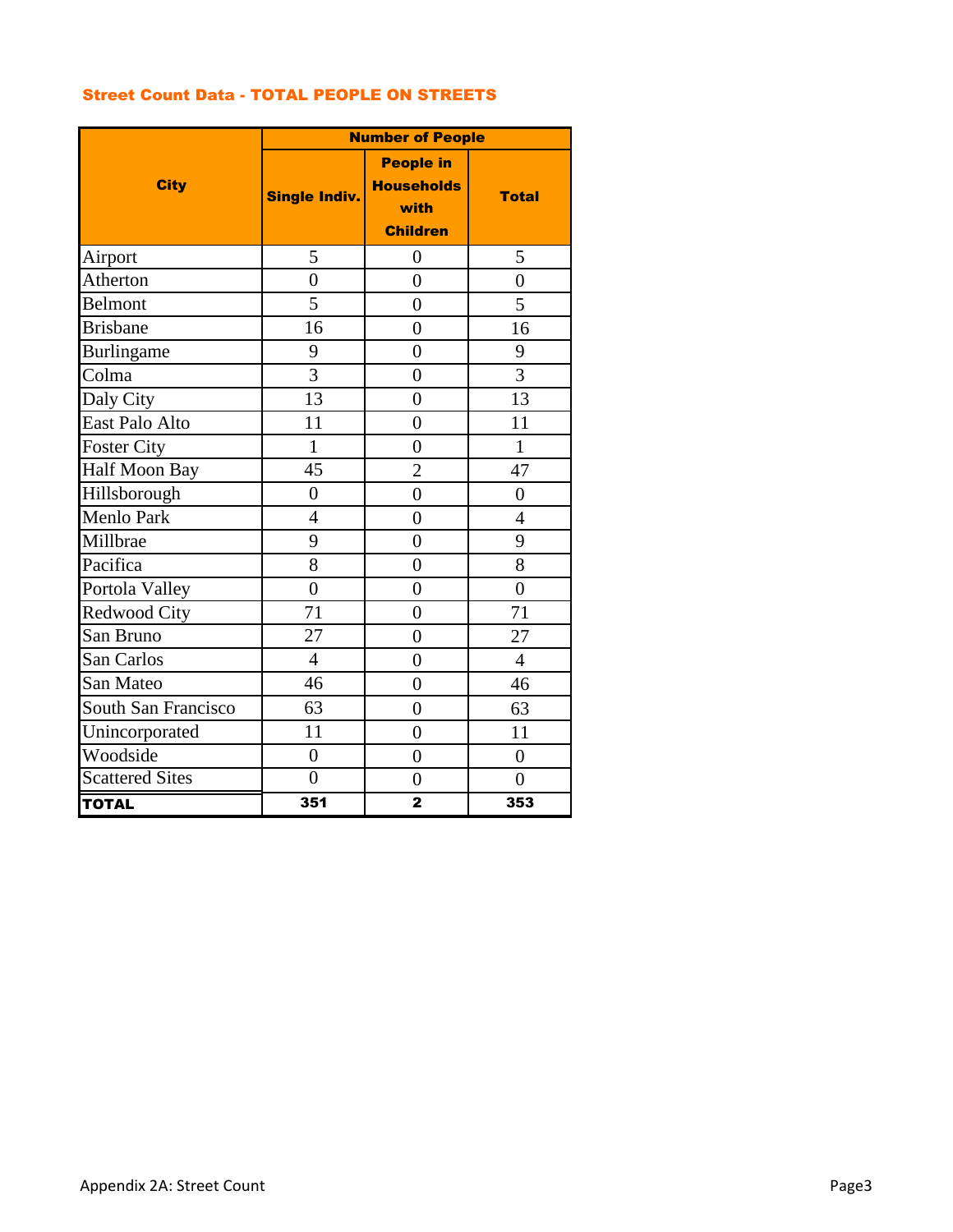#### Street Count Data - PEOPLE IN CARS

| <b>City</b>            | <b>Number</b><br>of Cars | # of Cars<br>with<br><b>Single</b><br><b>Adults</b> | # Single<br><b>Adults in</b><br><b>Cars</b> | # Single<br><b>Household</b><br>in Cars | # of Cars<br>with<br><b>Families</b> | <b>#Adults</b><br>w/Children<br>in Cars | # Children<br>in Cars | # People<br>in<br><b>Families</b><br>in Cars | # Family<br><b>Household</b><br>in Cars | <b>Total</b><br><b>People in</b><br><b>Cars</b> | <b>Total</b><br><b>Household</b><br>in Cars |
|------------------------|--------------------------|-----------------------------------------------------|---------------------------------------------|-----------------------------------------|--------------------------------------|-----------------------------------------|-----------------------|----------------------------------------------|-----------------------------------------|-------------------------------------------------|---------------------------------------------|
| Airport                | $\overline{0}$           | 0.00                                                | 0.00                                        | $\mathbf{0}$                            | 0.00                                 | 0.00                                    | 0.00                  | $\mathbf{0}$                                 | $\mathbf{0}$                            | $\overline{0}$                                  | $\overline{0}$                              |
| Atherton               | $\overline{0}$           | 0.00                                                | 0.00                                        | $\overline{0}$                          | 0.00                                 | 0.00                                    | 0.00                  | $\mathbf{0}$                                 | $\Omega$                                | $\Omega$                                        | $\mathbf{0}$                                |
| <b>Belmont</b>         | $\mathbf{1}$             | 0.80                                                | 1.20                                        | $\mathbf{1}$                            | 0.20                                 | 0.32                                    | 0.44                  | 1                                            | $\mathbf{0}$                            | $\overline{c}$                                  | $\mathbf{1}$                                |
| <b>Brisbane</b>        | 5                        | 4.00                                                | 6.00                                        | 6                                       | 1.00                                 | 1.60                                    | 2.20                  | $\overline{4}$                               | 1                                       | 10                                              | $\overline{7}$                              |
| Burlingame             | $\mathbf{0}$             | 0.00                                                | 0.00                                        | $\Omega$                                | 0.00                                 | 0.00                                    | 0.00                  | $\mathbf{0}$                                 | $\theta$                                | $\Omega$                                        | $\mathbf{0}$                                |
| Colma                  | $\overline{2}$           | 1.60                                                | 2.40                                        | $\overline{c}$                          | 0.40                                 | 0.64                                    | 0.88                  | $\overline{2}$                               | $\mathbf{0}$                            | $\overline{4}$                                  | 3                                           |
| Daly City              | $\overline{0}$           | 0.00                                                | 0.00                                        | $\boldsymbol{0}$                        | 0.00                                 | 0.00                                    | 0.00                  | $\boldsymbol{0}$                             | $\mathbf{0}$                            | $\overline{0}$                                  | $\boldsymbol{0}$                            |
| East Palo Alto         | $\mathfrak{S}$           | 4.00                                                | 6.00                                        | 6                                       | 1.00                                 | 1.60                                    | 2.20                  | $\overline{4}$                               | 1                                       | 10                                              | $\overline{7}$                              |
| <b>Foster City</b>     | 3                        | 2.40                                                | 3.60                                        | $\overline{4}$                          | 0.60                                 | 0.96                                    | 1.32                  | $\mathfrak{2}$                               | $\mathbf{1}$                            | 6                                               | $\overline{4}$                              |
| <b>Half Moon Bay</b>   | 8                        | 6.40                                                | 9.60                                        | 10                                      | 1.60                                 | 2.56                                    | 3.52                  | 6                                            | 2                                       | 16                                              | 11                                          |
| Hillsborough           | $\mathbf{0}$             | 0.00                                                | 0.00                                        | $\boldsymbol{0}$                        | 0.00                                 | 0.00                                    | 0.00                  | $\overline{0}$                               | $\mathbf{0}$                            | $\boldsymbol{0}$                                | $\boldsymbol{0}$                            |
| <b>Menlo Park</b>      | $\overline{4}$           | 3.20                                                | 4.80                                        | 5                                       | 0.80                                 | 1.28                                    | 1.76                  | 3                                            | 1                                       | 8                                               | 6                                           |
| Millbrae               | $\Omega$                 | 0.00                                                | 0.00                                        | $\overline{0}$                          | 0.00                                 | 0.00                                    | 0.00                  | $\boldsymbol{0}$                             | $\boldsymbol{0}$                        | $\overline{0}$                                  | $\overline{0}$                              |
| Pacifica               | 28                       | 22.40                                               | 33.60                                       | 34                                      | 5.60                                 | 8.96                                    | 12.32                 | 21                                           | 6                                       | 55                                              | 39                                          |
| Portola Valley         | $\mathbf{1}$             | 0.80                                                | 1.20                                        | $\mathbf{1}$                            | 0.20                                 | 0.32                                    | 0.44                  | $\mathbf{1}$                                 | $\mathbf{0}$                            | $\overline{2}$                                  |                                             |
| <b>Redwood City</b>    | 3                        | 2.40                                                | 3.60                                        | $\overline{4}$                          | 0.60                                 | 0.96                                    | 1.32                  | $\overline{2}$                               | 1                                       | 6                                               | $\overline{4}$                              |
| San Bruno              | 18                       | 14.40                                               | 21.60                                       | 22                                      | 3.60                                 | 5.76                                    | 7.92                  | 14                                           | $\overline{4}$                          | 35                                              | 25                                          |
| San Carlos             | 3                        | 2.40                                                | 3.60                                        | 4                                       | 0.60                                 | 0.96                                    | 1.32                  | $\overline{2}$                               | 1                                       | 6                                               | $\overline{4}$                              |
| San Mateo              | 23                       | 18.40                                               | 27.60                                       | 28                                      | 4.60                                 | 7.36                                    | 10.12                 | 17                                           | 5                                       | 45                                              | 32                                          |
| South San Francisco    | 8                        | 6.40                                                | 9.60                                        | 10                                      | 1.60                                 | 2.56                                    | 3.52                  | 6                                            | $\overline{2}$                          | 16                                              | $\overline{11}$                             |
| Unincorporated         | $\overline{4}$           | 3.20                                                | 4.80                                        | 5                                       | 0.80                                 | 1.28                                    | 1.76                  | 3                                            | 1                                       | 8                                               | 6                                           |
| Woodside               | $\overline{2}$           | 1.60                                                | 2.40                                        | $\mathfrak{2}$                          | 0.40                                 | 0.64                                    | 0.88                  | $\mathbf{2}$                                 | $\boldsymbol{0}$                        | $\overline{4}$                                  | 3                                           |
| <b>Scattered Sites</b> | $\theta$                 | 0.00                                                | 0.00                                        | $\mathbf{0}$                            | 0.00                                 | 0.00                                    | 0.00                  | $\mathbf{0}$                                 | $\mathbf{0}$                            | $\theta$                                        | $\overline{0}$                              |
| <b>TOTAL</b>           | 118                      | 94.40                                               | 141.60                                      | 142                                     | 23.60                                | 37.76                                   | 51.92                 | 90                                           | 24                                      | 231                                             | 165                                         |

**Multipliers: % Single # Adults %Family # Adults # Children**

Cars, RVs, Vans 80.00% 1.50 20.00% 1.60 2.20

Multipliers were derived from Homeless Survey responses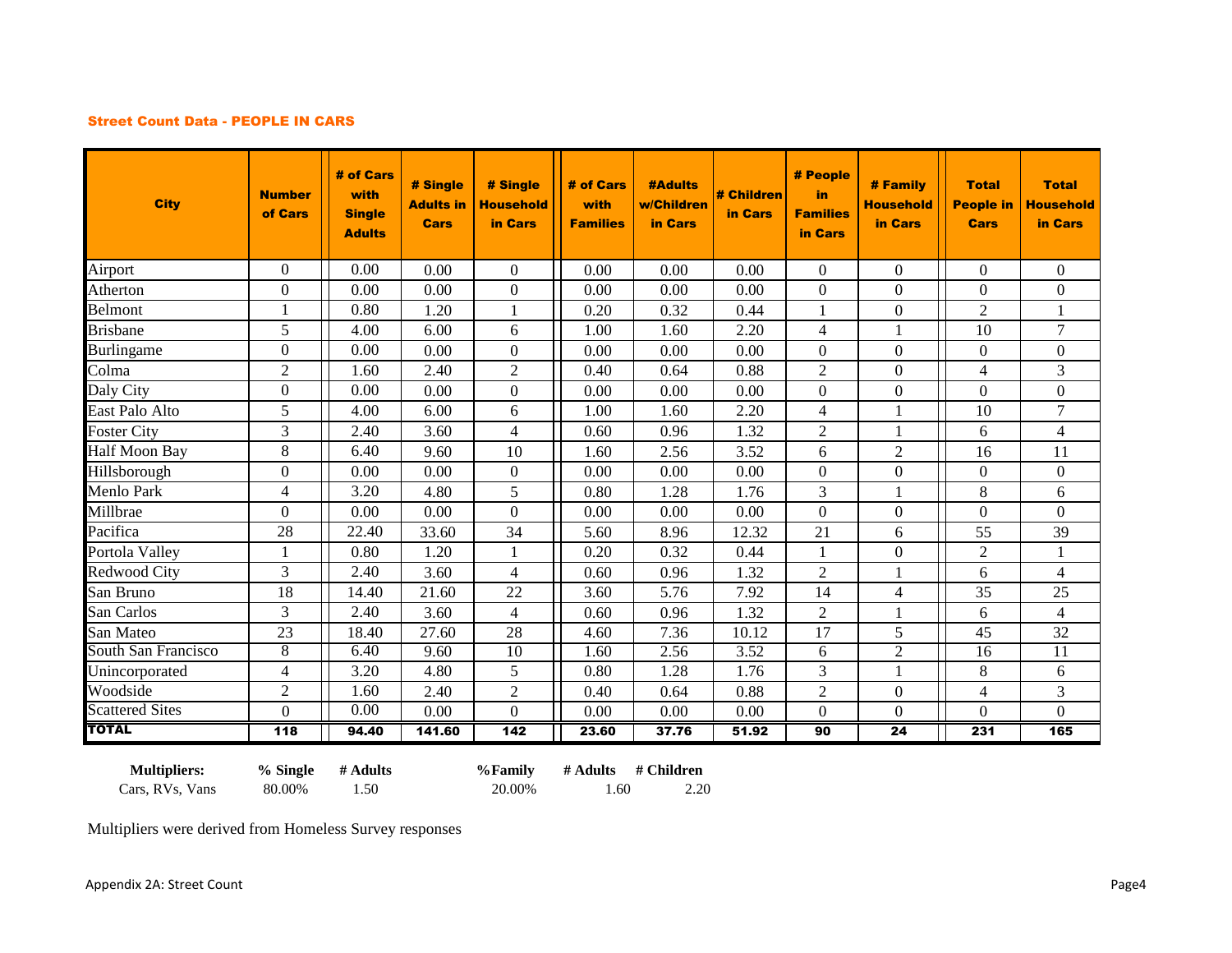#### Street Count Data - PEOPLE IN VANS and RVs

| <b>City</b>            | <b>Number</b><br>of<br><b>Vans/RVs</b> | # of<br><b>Van/RV</b><br>with<br><b>Single</b><br><b>Adults</b> | # Single<br><b>Adults in</b><br><b>Van/RV</b> | # Single<br><b>Household</b><br>in Van/RV | # of<br><b>Van/RV</b><br>with<br><b>Families</b> | <b>#Adults</b><br>w/Children<br>in Vans | # Children<br>in Van/RV | # People<br>in<br><b>Families</b><br>in Van/RV | <b># Family</b><br><b>Household</b><br>in Van/RV | <b>Total</b><br><b>People in</b><br><b>Van/RV</b> | <b>Total</b><br><b>Household</b><br>in Van/RV |
|------------------------|----------------------------------------|-----------------------------------------------------------------|-----------------------------------------------|-------------------------------------------|--------------------------------------------------|-----------------------------------------|-------------------------|------------------------------------------------|--------------------------------------------------|---------------------------------------------------|-----------------------------------------------|
| Airport                | $\Omega$                               | 0.00                                                            | 0.00                                          | $\Omega$                                  | 0.00                                             | 0.00                                    | 0.00                    | $\Omega$                                       | $\Omega$                                         | $\mathbf{0}$                                      | $\Omega$                                      |
| Atherton               | $\mathbf{0}$                           | 0.00                                                            | 0.00                                          | $\mathbf{0}$                              | 0.00                                             | 0.00                                    | 0.00                    | $\overline{0}$                                 | $\overline{0}$                                   | $\overline{0}$                                    | $\overline{0}$                                |
| <b>Belmont</b>         | 5                                      | 4.00                                                            | 6.00                                          | 6                                         | 1.00                                             | 1.60                                    | 2.20                    | $\overline{4}$                                 |                                                  | 10                                                | 7                                             |
| <b>Brisbane</b>        | $\overline{4}$                         | 3.20                                                            | 4.80                                          | 5                                         | 0.80                                             | 1.28                                    | 1.76                    | 3                                              | $\mathbf{1}$                                     | 8                                                 | 6                                             |
| Burlingame             | $\overline{2}$                         | 1.60                                                            | 2.40                                          | $\overline{2}$                            | 0.40                                             | 0.64                                    | 0.88                    | $\overline{2}$                                 | $\overline{0}$                                   | 4                                                 | 3                                             |
| Colma                  | $\theta$                               | 0.00                                                            | 0.00                                          | $\mathbf{0}$                              | 0.00                                             | 0.00                                    | 0.00                    | $\overline{0}$                                 | $\boldsymbol{0}$                                 | $\mathbf{0}$                                      | $\overline{0}$                                |
| Daly City              | 3                                      | 2.40                                                            | 3.60                                          | $\overline{4}$                            | 0.60                                             | 0.96                                    | 1.32                    | $\overline{2}$                                 |                                                  | 6                                                 | 4                                             |
| East Palo Alto         | 50                                     | 40.00                                                           | 60.00                                         | 60                                        | 10.00                                            | 16.00                                   | 22.00                   | 38                                             | 10                                               | 98                                                | 70                                            |
| <b>Foster City</b>     | $\overline{0}$                         | 0.00                                                            | 0.00                                          | $\overline{0}$                            | 0.00                                             | 0.00                                    | 0.00                    | $\overline{0}$                                 | $\Omega$                                         | $\mathbf{0}$                                      | $\overline{0}$                                |
| Half Moon Bay          | 14                                     | 11.20                                                           | 16.80                                         | 17                                        | 2.80                                             | 4.48                                    | 6.16                    | 11                                             | 3                                                | 27                                                | 20                                            |
| Hillsborough           | $\mathbf{0}$                           | 0.00                                                            | 0.00                                          | $\boldsymbol{0}$                          | 0.00                                             | 0.00                                    | 0.00                    | $\overline{0}$                                 | $\boldsymbol{0}$                                 | $\mathbf{0}$                                      | $\boldsymbol{0}$                              |
| Menlo Park             | $\overline{2}$                         | 1.60                                                            | 2.40                                          | $\overline{2}$                            | 0.40                                             | 0.64                                    | 0.88                    | $\overline{2}$                                 | $\overline{0}$                                   | $\overline{4}$                                    | 3                                             |
| Millbrae               | 6                                      | 4.80                                                            | 7.20                                          | $\overline{7}$                            | 1.20                                             | 1.92                                    | 2.64                    | 5                                              |                                                  | 12                                                | 8                                             |
| Pacifica               | 30                                     | 24.00                                                           | 36.00                                         | 36                                        | 6.00                                             | 9.60                                    | 13.20                   | 23                                             | 6                                                | 59                                                | 42                                            |
| Portola Valley         | $\mathbf{0}$                           | 0.00                                                            | 0.00                                          | $\boldsymbol{0}$                          | 0.00                                             | 0.00                                    | 0.00                    | $\overline{0}$                                 | $\boldsymbol{0}$                                 | $\mathbf{0}$                                      | $\boldsymbol{0}$                              |
| Redwood City           | 47                                     | 37.60                                                           | 56.40                                         | 56                                        | 9.40                                             | 15.04                                   | 20.68                   | 36                                             | 9                                                | 92                                                | 66                                            |
| San Bruno              | 12                                     | 9.60                                                            | 14.40                                         | 14                                        | 2.40                                             | 3.84                                    | 5.28                    | 9                                              | $\overline{2}$                                   | 24                                                | 17                                            |
| San Carlos             |                                        | 0.00                                                            | 0.00                                          | $\overline{0}$                            | 0.00                                             | 0.00                                    | 0.00                    | $\boldsymbol{0}$                               | $\boldsymbol{0}$                                 | $\mathbf{0}$                                      | $\mathbf{0}$                                  |
| San Mateo              | 5                                      | 4.00                                                            | 6.00                                          | 6                                         | 1.00                                             | 1.60                                    | 2.20                    | 4                                              |                                                  | 10                                                | $\overline{7}$                                |
| South San Francisco    | $\overline{9}$                         | 7.20                                                            | 10.80                                         | $\overline{11}$                           | 1.80                                             | 2.88                                    | 3.96                    | $\tau$                                         | $\overline{2}$                                   | 18                                                | 13                                            |
| Unincorporated         | 11                                     | 8.80                                                            | 13.20                                         | 13                                        | 2.20                                             | 3.52                                    | 4.84                    | 8                                              | $\overline{2}$                                   | 22                                                | 15                                            |
| Woodside               | $\mathbf{0}$                           | 0.00                                                            | 0.00                                          | $\mathbf{0}$                              | 0.00                                             | 0.00                                    | 0.00                    | $\overline{0}$                                 | $\boldsymbol{0}$                                 | $\mathbf{0}$                                      | $\boldsymbol{0}$                              |
| <b>Scattered Sites</b> | $\mathbf{0}$                           | $\overline{0.00}$                                               | 0.00                                          | $\mathbf{0}$                              | 0.00                                             | 0.00                                    | 0.00                    | $\boldsymbol{0}$                               | $\boldsymbol{0}$                                 | $\mathbf{0}$                                      | $\boldsymbol{0}$                              |
| <b>TOTAL</b>           | 200                                    | 160.00                                                          | 240.00                                        | 240                                       | 40.00                                            | 64.00                                   | 88.00                   | 152                                            | 40                                               | 392                                               | 280                                           |

**Multipliers: % Single # Adults %Family #Adults #Cjhildren** Cars, RVs, Vans 80.00% 1.50 0.20 1.60 2.20

Multipliers were derived from Homeless Survey responses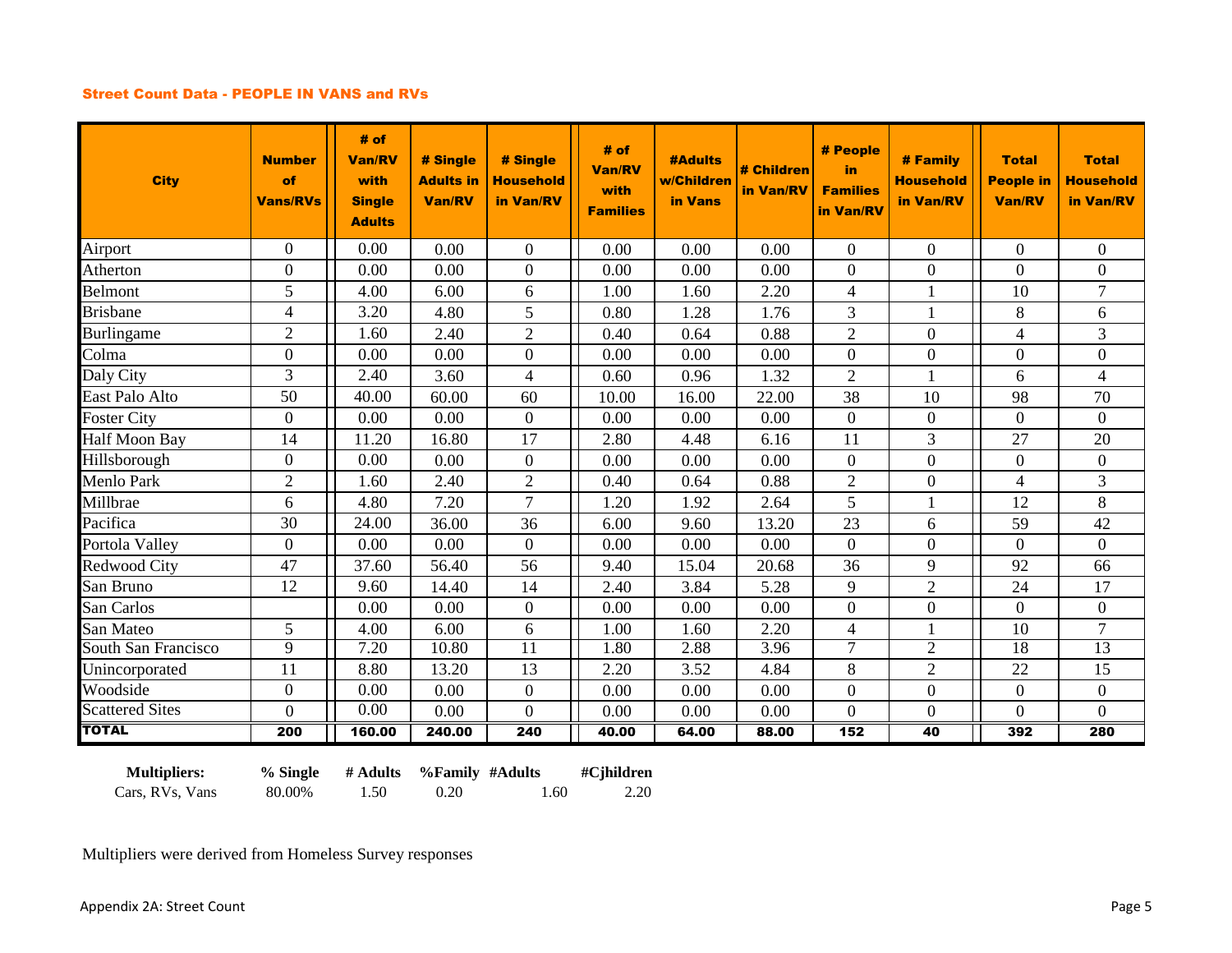#### Street Count Data - PEOPLE IN ENCAMPMENTS

| <b>City</b>            | # Of<br><b>Encamp-</b><br>ments | # of<br><b>Camps</b><br>with<br><b>Single</b><br><b>Adults</b> | # Single<br><b>Adults in</b><br><b>Camps</b> | # Single<br><b>Household</b><br>in Camps | # of<br><b>Camps</b><br>with<br><b>Families</b> | <b>#Adults</b><br>with<br><b>Children</b> | # Children<br>in Camps | # People<br>in<br><b>Families</b><br>in Camps | # Family<br>Household<br>in Camps | <b>Total</b><br><b>People in</b><br><b>Encamp-</b><br>ments | <b>Total</b><br><b>Household</b><br>in Encamp-<br>ments |
|------------------------|---------------------------------|----------------------------------------------------------------|----------------------------------------------|------------------------------------------|-------------------------------------------------|-------------------------------------------|------------------------|-----------------------------------------------|-----------------------------------|-------------------------------------------------------------|---------------------------------------------------------|
| Airport                | $\boldsymbol{0}$                | 0.00                                                           | 0.00                                         | $\overline{0}$                           | 0.00                                            | 0.00                                      | 0.00                   | $\boldsymbol{0}$                              | $\mathbf{0}$                      | $\overline{0}$                                              | $\overline{0}$                                          |
| Atherton               | $\boldsymbol{0}$                | 0.00                                                           | 0.00                                         | $\overline{0}$                           | 0.00                                            | 0.00                                      | 0.00                   | $\boldsymbol{0}$                              | $\overline{0}$                    | $\overline{0}$                                              | $\boldsymbol{0}$                                        |
| Belmont                | 10                              | 10.00                                                          | 26.00                                        | 26                                       | 0.00                                            | 0.00                                      | 0.00                   | $\boldsymbol{0}$                              | $\boldsymbol{0}$                  | 26                                                          | 26                                                      |
| <b>Brisbane</b>        | $\boldsymbol{0}$                | 0.00                                                           | 0.00                                         | $\overline{0}$                           | 0.00                                            | 0.00                                      | 0.00                   | $\boldsymbol{0}$                              | $\overline{0}$                    | $\overline{0}$                                              | $\boldsymbol{0}$                                        |
| Burlingame             | $\boldsymbol{0}$                | 0.00                                                           | 0.00                                         | $\overline{0}$                           | 0.00                                            | 0.00                                      | 0.00                   | $\boldsymbol{0}$                              | $\boldsymbol{0}$                  | $\overline{0}$                                              | $\boldsymbol{0}$                                        |
| Colma                  | $\overline{0}$                  | 0.00                                                           | 0.00                                         | $\overline{0}$                           | 0.00                                            | 0.00                                      | 0.00                   | $\boldsymbol{0}$                              | $\overline{0}$                    | $\overline{0}$                                              | $\boldsymbol{0}$                                        |
| Daly City              | 3                               | 3.00                                                           | 7.80                                         | 8                                        | 0.00                                            | 0.00                                      | 0.00                   | $\boldsymbol{0}$                              | $\boldsymbol{0}$                  | 8                                                           | 8                                                       |
| East Palo Alto         | $\overline{0}$                  | 0.00                                                           | 0.00                                         | $\overline{0}$                           | 0.00                                            | 0.00                                      | 0.00                   | $\overline{0}$                                | $\overline{0}$                    | $\boldsymbol{0}$                                            | $\overline{0}$                                          |
| <b>Foster City</b>     | $\overline{0}$                  | 0.00                                                           | 0.00                                         | $\overline{0}$                           | 0.00                                            | 0.00                                      | 0.00                   | $\boldsymbol{0}$                              | $\boldsymbol{0}$                  | $\overline{0}$                                              | $\overline{0}$                                          |
| Half Moon Bay          | 9                               | 9.00                                                           | 23.40                                        | 23                                       | 0.00                                            | 0.00                                      | 0.00                   | $\boldsymbol{0}$                              | $\overline{0}$                    | 23                                                          | 23                                                      |
| Hillsborough           | $\overline{0}$                  | 0.00                                                           | 0.00                                         | $\boldsymbol{0}$                         | 0.00                                            | 0.00                                      | 0.00                   | $\boldsymbol{0}$                              | $\boldsymbol{0}$                  | $\overline{0}$                                              | $\boldsymbol{0}$                                        |
| Menlo Park             | $\overline{0}$                  | 0.00                                                           | 0.00                                         | $\overline{0}$                           | 0.00                                            | 0.00                                      | 0.00                   | $\overline{0}$                                | $\overline{0}$                    | $\overline{0}$                                              | $\overline{0}$                                          |
| Millbrae               | $\boldsymbol{0}$                | 0.00                                                           | 0.00                                         | $\boldsymbol{0}$                         | 0.00                                            | 0.00                                      | 0.00                   | $\boldsymbol{0}$                              | $\boldsymbol{0}$                  | $\overline{0}$                                              | $\overline{0}$                                          |
| Pacifica               | 11                              | 11.00                                                          | 28.60                                        | 29                                       | 0.00                                            | 0.00                                      | 0.00                   | $\boldsymbol{0}$                              | $\boldsymbol{0}$                  | 29                                                          | 29                                                      |
| Portola Valley         | $\overline{0}$                  | 0.00                                                           | 0.00                                         | $\overline{0}$                           | 0.00                                            | 0.00                                      | 0.00                   | $\boldsymbol{0}$                              | $\overline{0}$                    | $\overline{0}$                                              | $\overline{0}$                                          |
| Redwood City           | 53                              | 53.00                                                          | 137.80                                       | 138                                      | 0.00                                            | 0.00                                      | 0.00                   | $\mathbf{0}$                                  | $\overline{0}$                    | 138                                                         | 138                                                     |
| San Bruno              | 5                               | 5.00                                                           | 13.00                                        | 13                                       | 0.00                                            | 0.00                                      | 0.00                   | $\boldsymbol{0}$                              | $\overline{0}$                    | 13                                                          | 13                                                      |
| San Carlos             | $\boldsymbol{0}$                | 0.00                                                           | 0.00                                         | $\boldsymbol{0}$                         | 0.00                                            | 0.00                                      | 0.00                   | $\boldsymbol{0}$                              | $\overline{0}$                    | $\boldsymbol{0}$                                            | $\overline{0}$                                          |
| San Mateo              | 1                               | 1.00                                                           | 2.60                                         | 3                                        | 0.00                                            | 0.00                                      | 0.00                   | $\boldsymbol{0}$                              | $\boldsymbol{0}$                  | 3                                                           | 3                                                       |
| South San              | 29                              | 29.00                                                          | 75.40                                        | $\overline{75}$                          | 0.00                                            | 0.00                                      | 0.00                   | $\overline{0}$                                | $\overline{0}$                    | $\overline{75}$                                             | $\overline{75}$                                         |
| Unincorporated         | $\overline{2}$                  | 2.00                                                           | 5.20                                         | 5                                        | 0.00                                            | 0.00                                      | 0.00                   | $\boldsymbol{0}$                              | $\boldsymbol{0}$                  | 5                                                           | 5                                                       |
| Woodside               | $\mathbf{1}$                    | 1.00                                                           | 2.60                                         | 3                                        | 0.00                                            | 0.00                                      | 0.00                   | $\boldsymbol{0}$                              | $\overline{0}$                    | 3                                                           | 3                                                       |
| <b>Scattered Sites</b> | $\overline{0}$                  | 0.00                                                           | 0.00                                         | $\overline{0}$                           | 0.00                                            | 0.00                                      | 0.00                   | $\boldsymbol{0}$                              | $\overline{0}$                    | $\Omega$                                                    | $\overline{0}$                                          |
| <b>TOTAL</b>           | 124                             | 124.00                                                         | 322.40                                       | 322                                      | 0.00                                            | 0                                         | 0                      | 0                                             | 0                                 | 322                                                         | 322                                                     |

**Multipliers: % Single # Adults**

Encampment 100.00% 2.60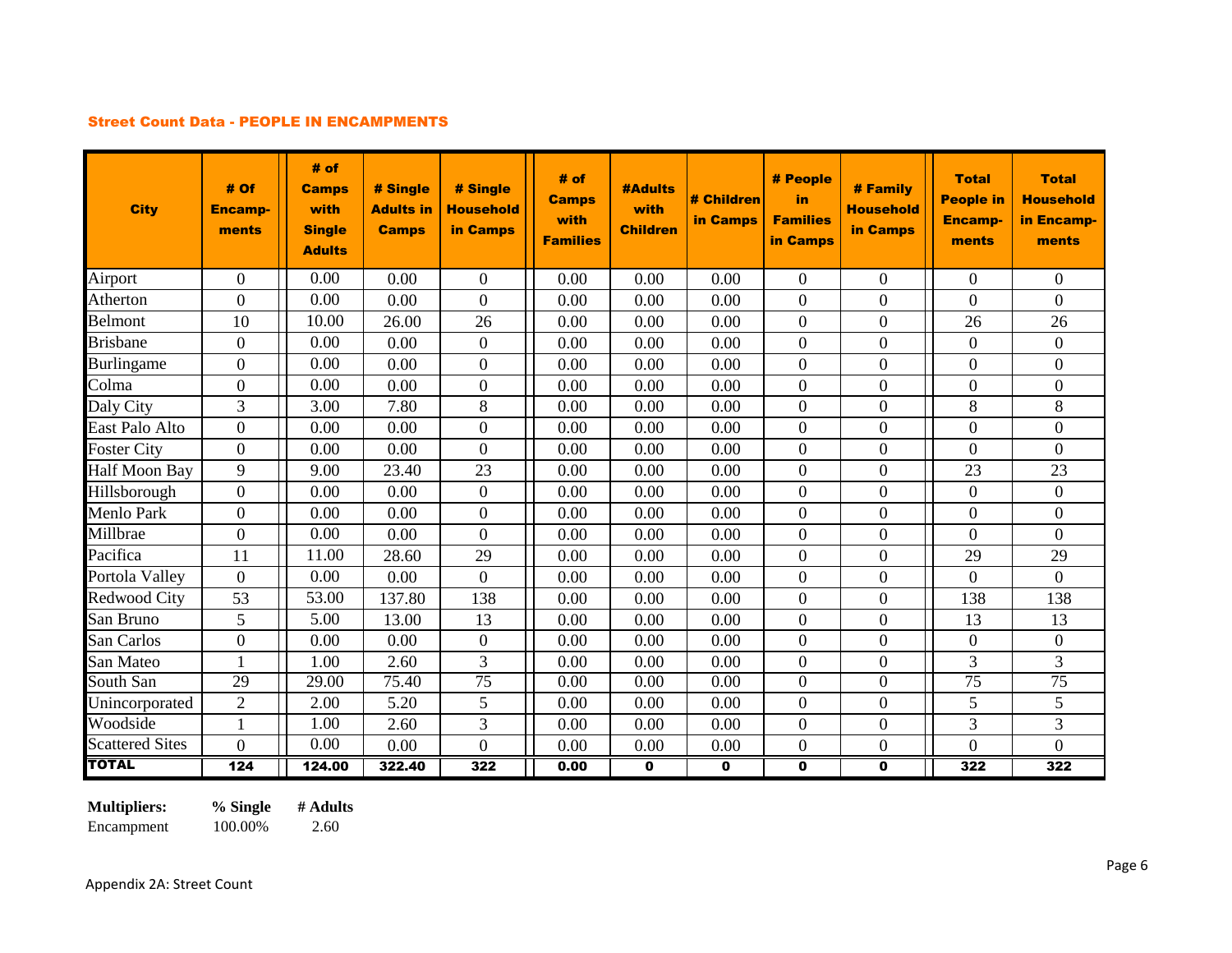## Street Count Data: TOTAL PEOPLE BY LOCATION

| <b>Location</b>       | <b>Single</b><br><b>Individuals</b> | <b>People in</b><br>households<br>with<br><b>Children</b> | <b>Total People</b> |
|-----------------------|-------------------------------------|-----------------------------------------------------------|---------------------|
| People on Streets     | 351                                 | 2                                                         | 353                 |
| People in Cars        | 142                                 | 90                                                        | 231                 |
| People in RVs         | 240                                 | 152                                                       | 392                 |
| People in Encampments | 322                                 |                                                           | 322                 |
| <b>TOTAL</b>          | 1,055                               | 244                                                       | 1,299               |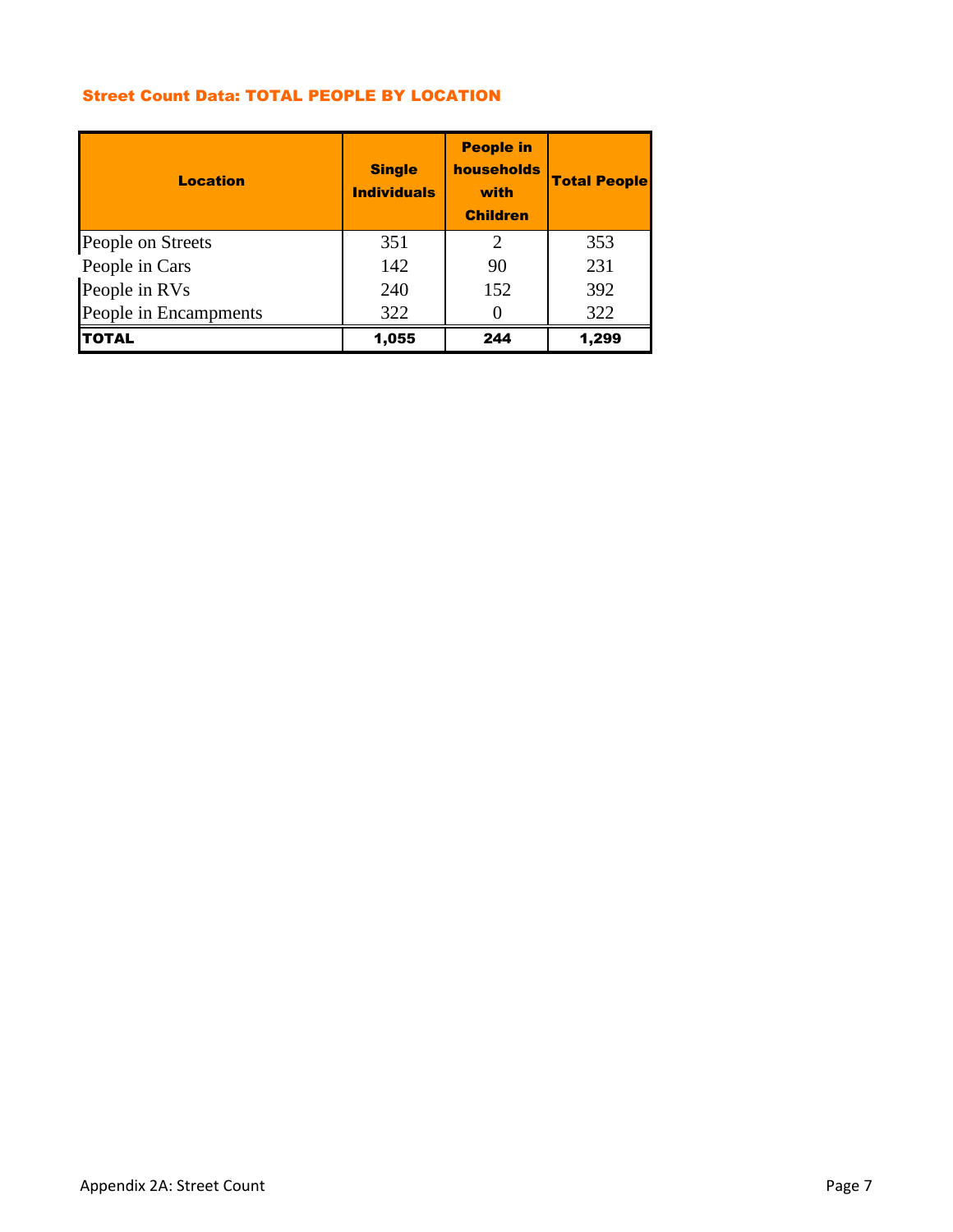#### Street Count Data: TOTAL HOUSEHOLDS BY LOCATION

| <b>Location</b>           | <b>Households</b><br><b>Without</b><br><b>Children</b> | <b>Households</b><br>with<br><b>Children</b> | <b>Total</b><br><b>Households</b> |  |
|---------------------------|--------------------------------------------------------|----------------------------------------------|-----------------------------------|--|
| Households on Streets     | 351                                                    |                                              | 352                               |  |
| Households in Cars        | 142                                                    | 24                                           | 165                               |  |
| Households in RVs         | 240                                                    | 40                                           | 280                               |  |
| Households in Encampments | 322                                                    |                                              | 322                               |  |
| <b>TOTAL</b>              | 1,055                                                  | 65                                           | 1,120                             |  |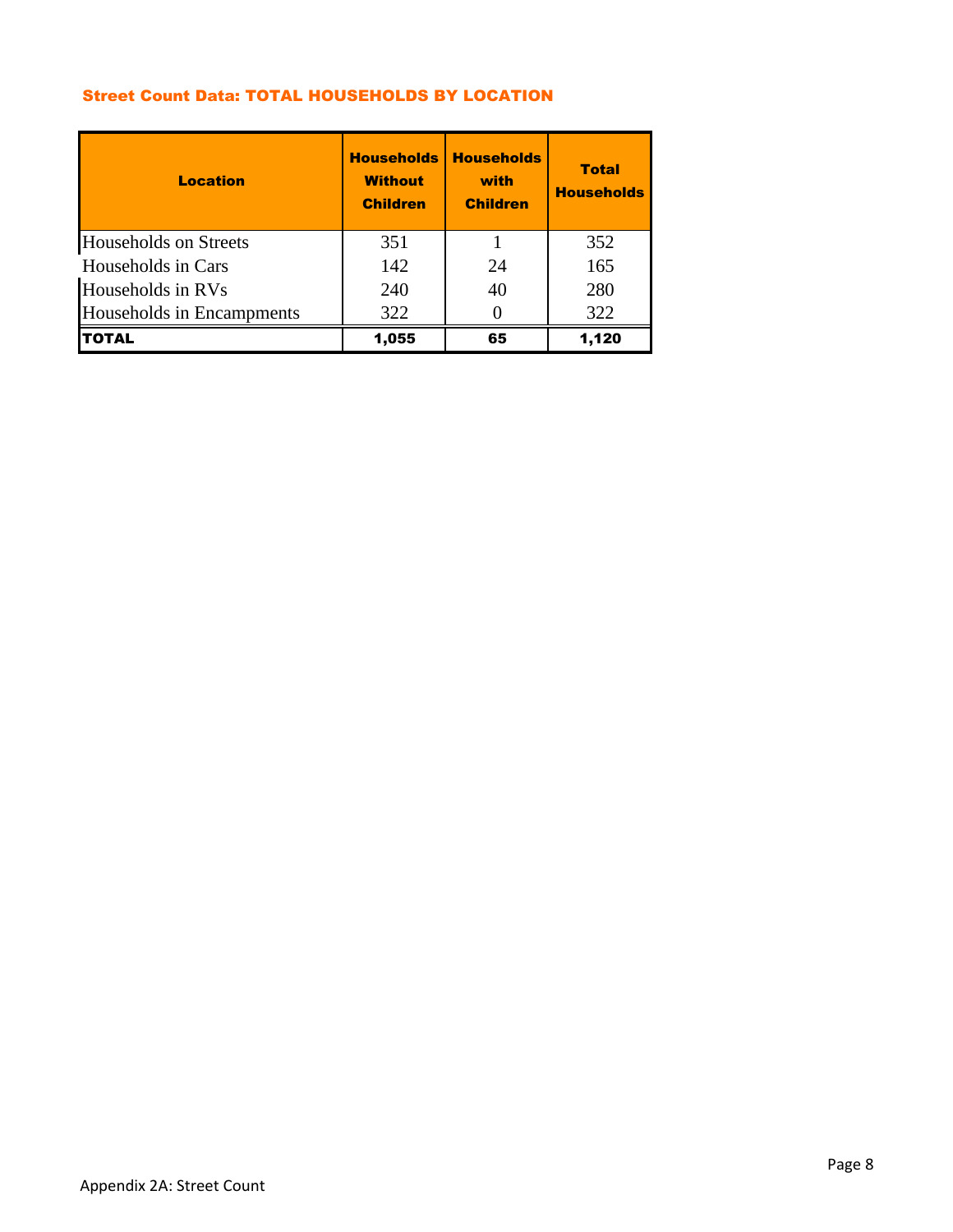## Street Count Data: TOTAL PEOPLE BY CITY

| <b>City</b>            | <b>People on</b><br><b>Street</b> | <b>People in</b><br><b>Cars</b> | <b>People in</b><br><b>RVs</b> | <b>People in</b><br><b>Encamp-</b><br>ments | <b>Total</b><br><b>People</b> |
|------------------------|-----------------------------------|---------------------------------|--------------------------------|---------------------------------------------|-------------------------------|
| Airport                | $\overline{5}$                    | $\overline{0}$                  | $\overline{0}$                 | $\overline{0}$                              | 5                             |
| Atherton               | $\overline{0}$                    | $\overline{0}$                  | $\overline{0}$                 | $\overline{0}$                              | $\overline{0}$                |
| Belmont                | 5                                 | $\overline{2}$                  | 10                             | 26                                          | 43                            |
| <b>Brisbane</b>        | 16                                | 10                              | 8                              | $\overline{0}$                              | 34                            |
| Burlingame             | 9                                 | $\overline{0}$                  | $\overline{4}$                 | $\overline{0}$                              | 13                            |
| Colma                  | 3                                 | 4                               | $\boldsymbol{0}$               | $\boldsymbol{0}$                            | 7                             |
| Daly City              | 13                                | $\overline{0}$                  | 6                              | 8                                           | 27                            |
| East Palo Alto         | 11                                | 10                              | 98                             | $\overline{0}$                              | 119                           |
| <b>Foster City</b>     |                                   | 6                               | $\theta$                       | $\theta$                                    |                               |
| <b>Half Moon Bay</b>   | 47                                | 16                              | 27                             | 23                                          | 114                           |
| Hillsborough           | $\overline{0}$                    | $\overline{0}$                  | $\overline{0}$                 | $\overline{0}$                              | $\boldsymbol{0}$              |
| <b>Menlo Park</b>      | $\overline{4}$                    | 8                               | 4                              | $\overline{0}$                              | 16                            |
| Millbrae               | 9                                 | $\overline{0}$                  | 12                             | $\overline{0}$                              | 21                            |
| Pacifica               | 8                                 | 55                              | 59                             | 29                                          | 150                           |
| Portola Valley         | $\boldsymbol{0}$                  | $\overline{2}$                  | $\overline{0}$                 | $\overline{0}$                              | $\overline{c}$                |
| <b>Redwood City</b>    | 71                                | 6                               | 92                             | 138                                         | 307                           |
| San Bruno              | 27                                | 35                              | 24                             | 13                                          | 99                            |
| San Carlos             | $\overline{4}$                    | 6                               | $\overline{0}$                 | $\overline{0}$                              | 10                            |
| San Mateo              | 46                                | 45                              | 10                             | 3                                           | 103                           |
| South San Francisco    | 63                                | 16                              | 18                             | 75                                          | 172                           |
| Unincorporated         | 11                                | 8                               | 22                             | 5                                           | 46                            |
| Woodside               | $\overline{0}$                    | $\overline{4}$                  | $\overline{0}$                 | 3                                           | 7                             |
| <b>Scattered Sites</b> | $\overline{0}$                    | $\overline{0}$                  | $\overline{0}$                 | $\overline{0}$                              | $\overline{0}$                |
| <b>TOTAL</b>           | 353                               | 231                             | 392                            | 322                                         | 1299                          |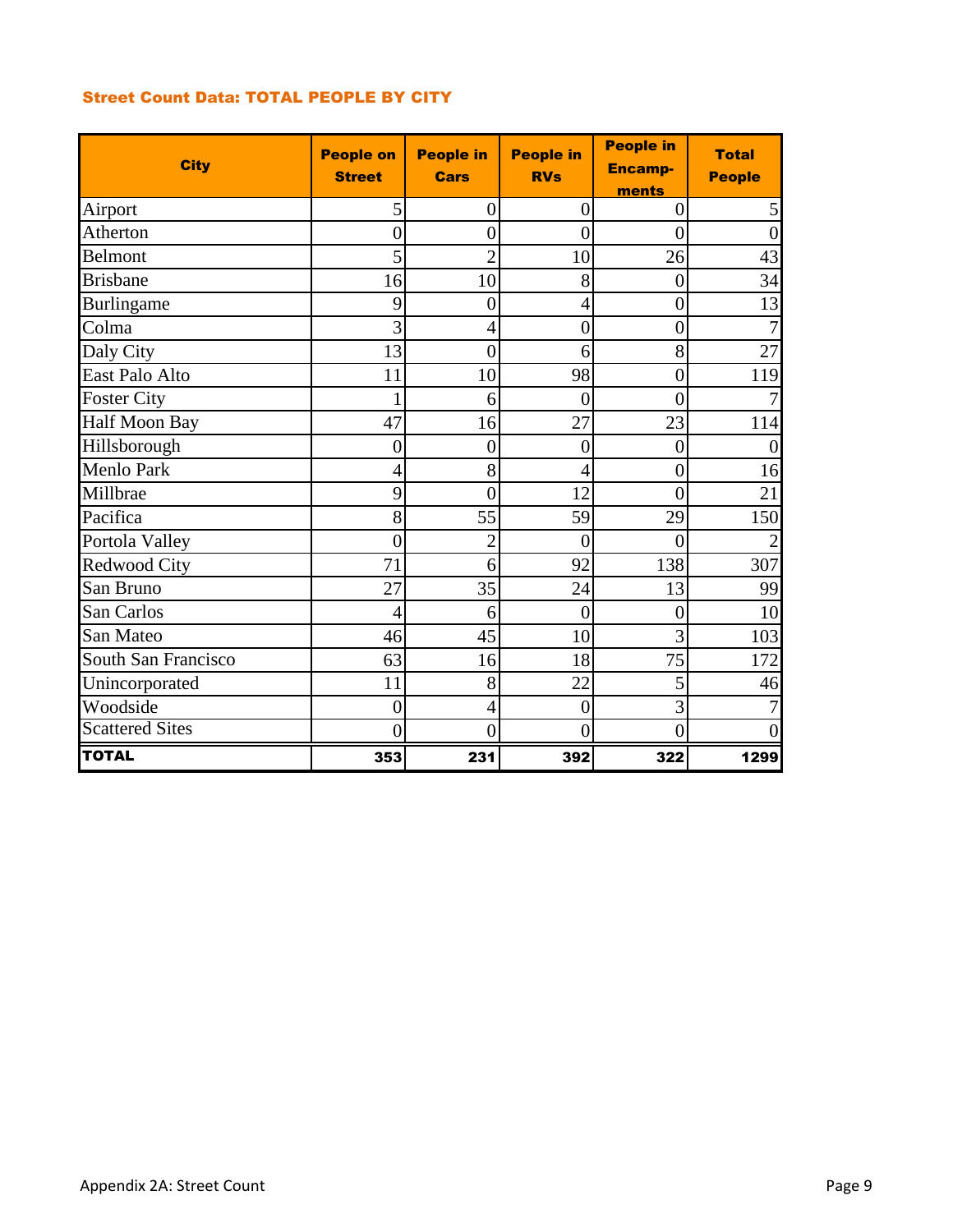## Street Count Data: TOTAL HOUSEHOLDS BY CITY

| <b>City</b>            | <b>Households</b><br>on Street | <b>Households</b><br>in Cars | <b>Households</b><br>in RVs | <b>Households</b><br>in Encamp-<br>ments | <b>Total</b><br><b>Households</b> |
|------------------------|--------------------------------|------------------------------|-----------------------------|------------------------------------------|-----------------------------------|
| Airport                | 5                              | $\overline{0}$               | $\overline{0}$              | $\overline{0}$                           | 5                                 |
| <b>Atherton</b>        | $\overline{0}$                 | $\overline{0}$               | $\overline{0}$              | $\overline{0}$                           | $\overline{0}$                    |
| Belmont                | 5                              |                              |                             | 26                                       | 39                                |
| <b>Brisbane</b>        | 16                             | $\overline{7}$               | 6                           | $\overline{0}$                           | 29                                |
| <b>Burlingame</b>      | 9                              | 0                            | 3                           | $\overline{0}$                           | 12                                |
| Colma                  | 3                              | 3                            | $\overline{0}$              | 0                                        | 6                                 |
| Daly City              | 13                             | 0                            | 4                           | 8                                        | 25                                |
| East Palo Alto         | 11                             | 7                            | 70                          | $\boldsymbol{0}$                         | 88                                |
| <b>Foster City</b>     |                                | 4                            | $\overline{0}$              | $\overline{0}$                           | 5                                 |
| Half Moon Bay          | 46                             | 11                           | 20                          | 23                                       | 100                               |
| Hillsborough           | $\overline{0}$                 | $\overline{0}$               | $\overline{0}$              | $\overline{0}$                           |                                   |
| Menlo Park             | $\overline{4}$                 | 6                            | $\overline{3}$              | $\overline{0}$                           | 12                                |
| Millbrae               | 9                              | $\theta$                     | 8                           | 0                                        | 17                                |
| Pacifica               | 8                              | 39                           | 42                          | 29                                       | 118                               |
| Portola Valley         | $\overline{0}$                 |                              | $\overline{0}$              | $\overline{0}$                           |                                   |
| Redwood City           | 71                             | 4                            | 66                          | 138                                      | 279                               |
| San Bruno              | 27                             | 25                           | 17                          | 13                                       | 82                                |
| San Carlos             | $\overline{\mathcal{A}}$       | 4                            | $\overline{0}$              | $\overline{0}$                           | 8                                 |
| San Mateo              | 46                             | 32                           | $\overline{7}$              | 3                                        | 88                                |
| South San Francisco    | 63                             | 11                           | 13                          | 75                                       | 162                               |
| Unincorporated         | 11                             | 6                            | 15                          | 5                                        | 37                                |
| Woodside               | $\overline{0}$                 | 3                            | $\overline{0}$              | 3                                        | 5                                 |
| <b>Scattered Sites</b> | $\theta$                       | $\overline{0}$               | $\overline{0}$              | $\overline{0}$                           | $\theta$                          |
| <b>TOTAL</b>           | 352                            | 165                          | 280                         | 322                                      | 1120                              |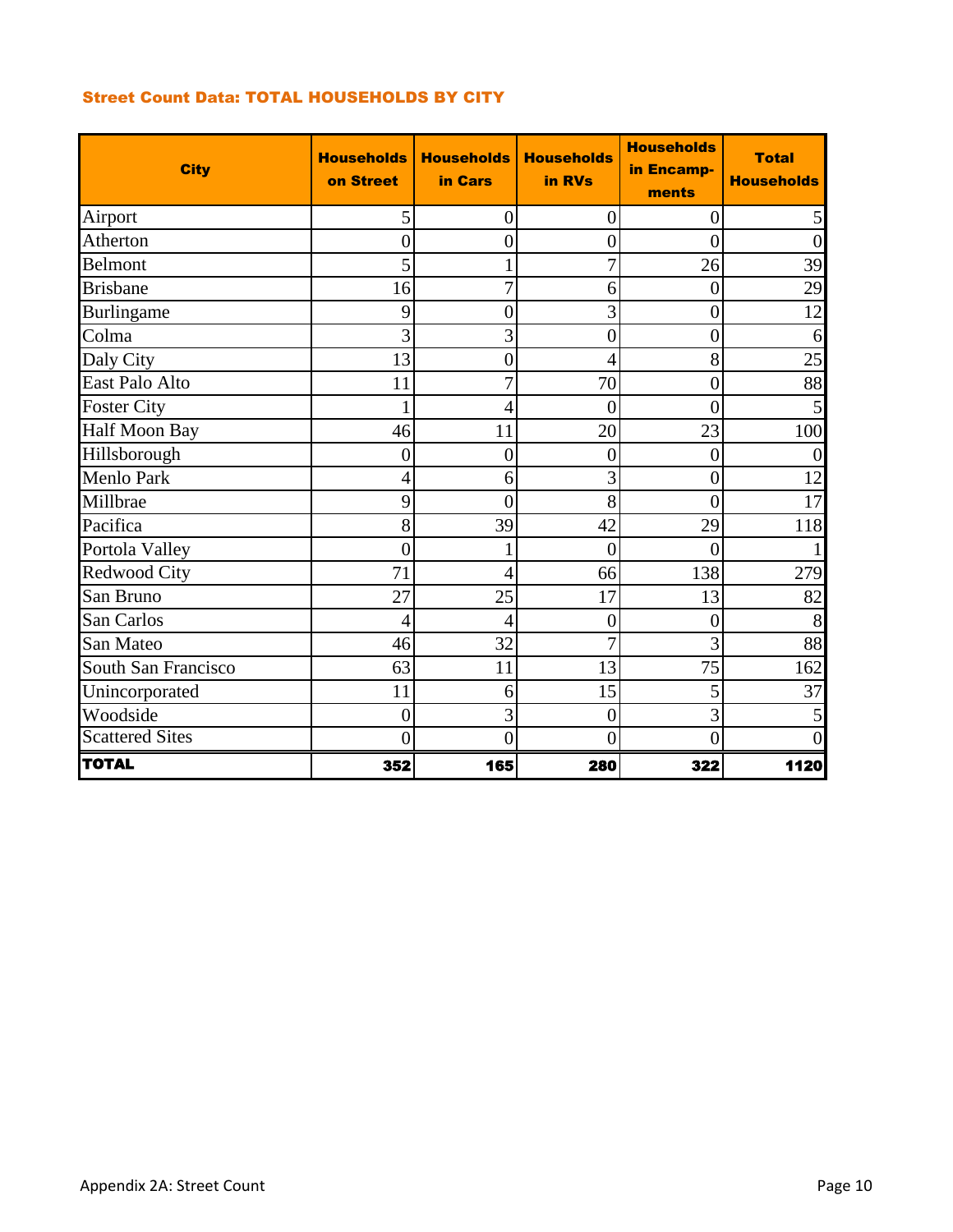| <b>City</b>            | 2007 Count     | <b>2009 Count</b> | <b>2011 Count</b> | <b>2013 Count</b> | <b>Net Change</b><br>$(11-13)$ | <b>Percent</b><br><b>Change</b><br>$(11-13)$ |
|------------------------|----------------|-------------------|-------------------|-------------------|--------------------------------|----------------------------------------------|
| Airport                | 16             | $\overline{4}$    | 9                 | 5                 | $-4$                           | $-44%$                                       |
| Atherton               | $\overline{0}$ | $\overline{0}$    | $\mathbf{1}$      | $\overline{0}$    | $-1$                           | $-100%$                                      |
| <b>Belmont</b>         | 12             | 5                 | $\mathbf{1}$      | 43                | 42                             | 4176%                                        |
| <b>Brisbane</b>        | 11             | 1                 | $\boldsymbol{0}$  | 34                | 34                             | 3400%                                        |
| Burlingame             | 20             | 8                 | 3                 | 13                | 10                             | 331%                                         |
| Colma                  | $\overline{2}$ | $\boldsymbol{0}$  | $\mathbf{1}$      | $\overline{7}$    | 6                              | 592%                                         |
| Daly City              | 42             | 49                | 44                | 27                | $-17$                          | $-39%$                                       |
| East Palo Alto         | 222            | 204               | 385               | 119               | $-266$                         | $-69%$                                       |
| <b>Foster City</b>     | 14             | $\boldsymbol{0}$  | $\boldsymbol{0}$  | 7                 | $\overline{7}$                 | 700%                                         |
| <b>Half Moon Bay</b>   | 74             | 19                | 41                | 114               | 73                             | 177%                                         |
| Hillsborough           | 16             | $\overline{0}$    | $\boldsymbol{0}$  | $\boldsymbol{0}$  | $\overline{0}$                 | 0%                                           |
| <b>Menlo Park</b>      | 52             | 25                | 72                | 16                | $-56$                          | $-78%$                                       |
| Millbrae               | 16             | 1                 | $\mathbf{1}$      | 21                | 20                             | 1976%                                        |
| Pacifica               | 7              | 16                | 95                | 150               | 55                             | 58%                                          |
| Portola Valley         | 13             | 3                 | 16                | $\overline{2}$    | $-14$                          | $-88%$                                       |
| Redwood City           | 212            | 220               | 233               | 307               | 74                             | 32%                                          |
| San Bruno              | 31             | 34                | 14                | 99                | 85                             | 606%                                         |
| San Carlos             | 9              | 11                | 9                 | 10                | $\mathbf{1}$                   | 10%                                          |
| San Mateo              | 62             | 99                | 68                | 103               | 35                             | 52%                                          |
| South San Francisco    | 97             | $\overline{7}$    | 122               | 172               | 50                             | 41%                                          |
| Unincorporated         | 162            | 95                | 47                | 46                | $-1$                           | $-3%$                                        |
| Woodside               | $\overline{4}$ | $\overline{2}$    | $\boldsymbol{0}$  | $\overline{7}$    | $\overline{7}$                 | 700%                                         |
| <b>Scattered Sites</b> | $\overline{0}$ | $\overline{0}$    | $\overline{0}$    | $\overline{0}$    | $\overline{0}$                 | 0%                                           |
| <b>TOTAL</b>           | 1,094          | 803               | 1,162             | 1,299             | 137                            | 12%                                          |

## Street Count Data: 2007, 2009, 2011 and 2013 Comparison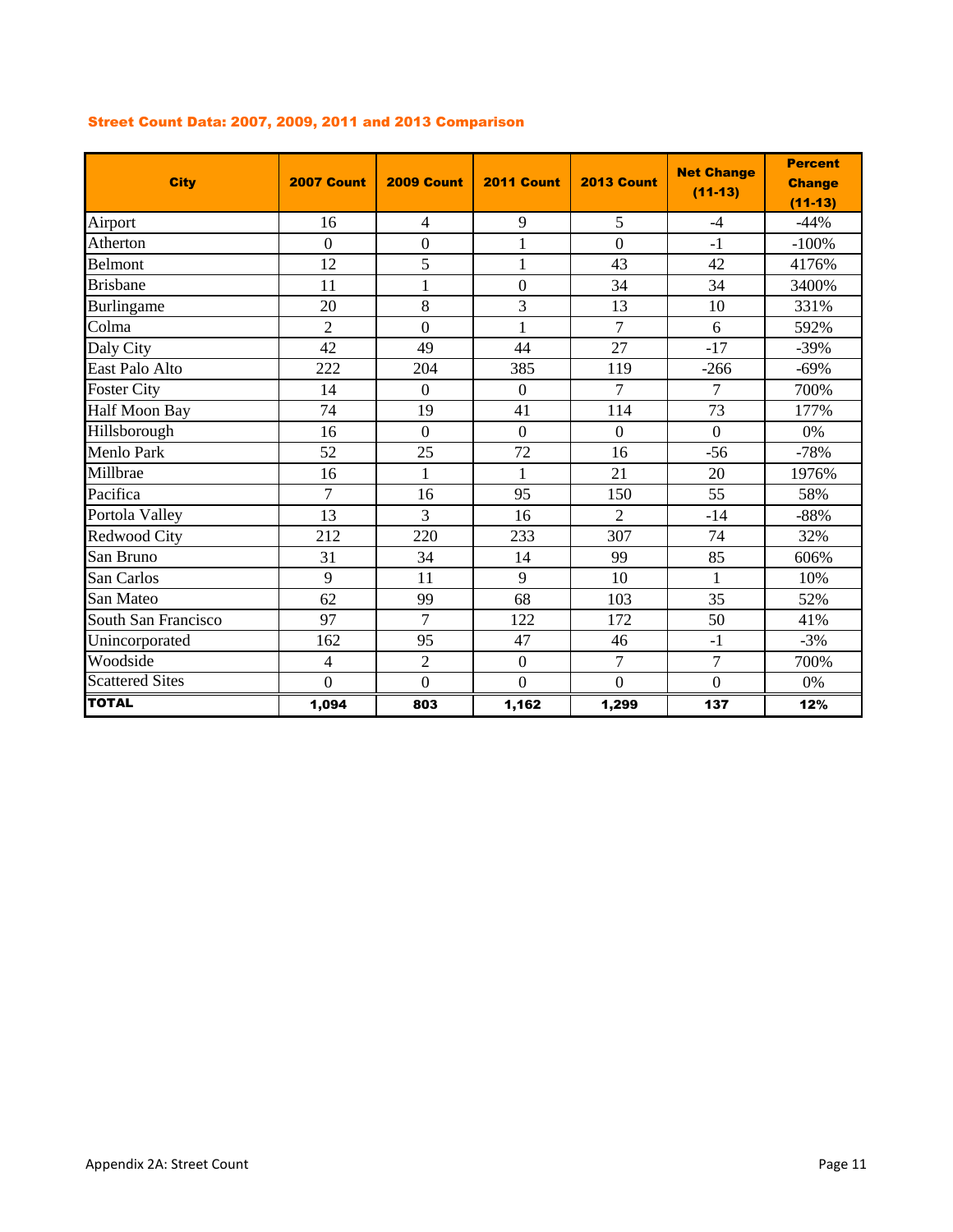## Street Count Data: General Population Comparison

| <b>City</b>            | <b>General</b><br><b>Population*</b> | % of General<br><b>Population</b> | <b>Unsheltered</b><br><b>Homeless</b><br><b>Population</b> | $%$ of<br><b>Unsheltered</b><br><b>Homeless</b><br><b>Population</b> |
|------------------------|--------------------------------------|-----------------------------------|------------------------------------------------------------|----------------------------------------------------------------------|
| Airport                | <b>NA</b>                            | <b>NA</b>                         | 5                                                          | 0.38%                                                                |
| Atherton               | 6,995                                | 0.96%                             | $\overline{0}$                                             | 0.00%                                                                |
| Belmont                | 26,147                               | 3.60%                             | 43                                                         | 3.29%                                                                |
| <b>Brisbane</b>        | 4,334                                | 0.60%                             | 34                                                         | 2.59%                                                                |
| Burlingame             | 29,157                               | 4.01%                             | 13                                                         | 0.99%                                                                |
| Colma                  | 1,815                                | 0.25%                             | $\overline{7}$                                             | 0.53%                                                                |
| Daly City              | 102,362                              | 14.08%                            | 27                                                         | 2.05%                                                                |
| East Palo Alto         | 28,502                               | 3.92%                             | 119                                                        | 9.15%                                                                |
| <b>Foster City</b>     | 30,943                               | 4.26%                             | $\overline{7}$                                             | 0.53%                                                                |
| Half Moon Bay          | 11,464                               | 1.58%                             | 114                                                        | 8.74%                                                                |
| Hillsborough           | 10,958                               | 1.51%                             | $\overline{0}$                                             | 0.00%                                                                |
| <b>Menlo Park</b>      | 32,412                               | 4.46%                             | 16                                                         | 1.21%                                                                |
| Millbrae               | 21,793                               | 3.00%                             | 21                                                         | 1.60%                                                                |
| Pacifica               | 37,691                               | 5.18%                             | 150                                                        | 11.57%                                                               |
| Portola Valley         | 4,406                                | 0.61%                             | $\overline{2}$                                             | 0.15%                                                                |
| Redwood City           | 77,745                               | 10.69%                            | 307                                                        | 23.62%                                                               |
| San Bruno              | 41,616                               | 5.72%                             | 99                                                         | 7.61%                                                                |
| San Carlos             | 28,755                               | 3.95%                             | 10                                                         | 0.76%                                                                |
| San Mateo              | 98,391                               | 13.53%                            | 103                                                        | 7.97%                                                                |
| South San Francisco    | 64,409                               | 8.86%                             | 172                                                        | 13.22%                                                               |
| Unincorporated         | 61,963                               | 8.52%                             | 46                                                         | 3.51%                                                                |
| Woodside               | 5,351                                | 0.74%                             | 7                                                          | 0.50%                                                                |
| <b>Scattered Sites</b> | $\overline{0}$                       | 0.00%                             | $\overline{0}$                                             | 0.00%                                                                |
| <b>TOTAL</b>           | 727,209                              | 100.00%                           | 1,299                                                      | 99.98%                                                               |

**\*Source: U.S. Census: July 1, 2011 Population Estimate**